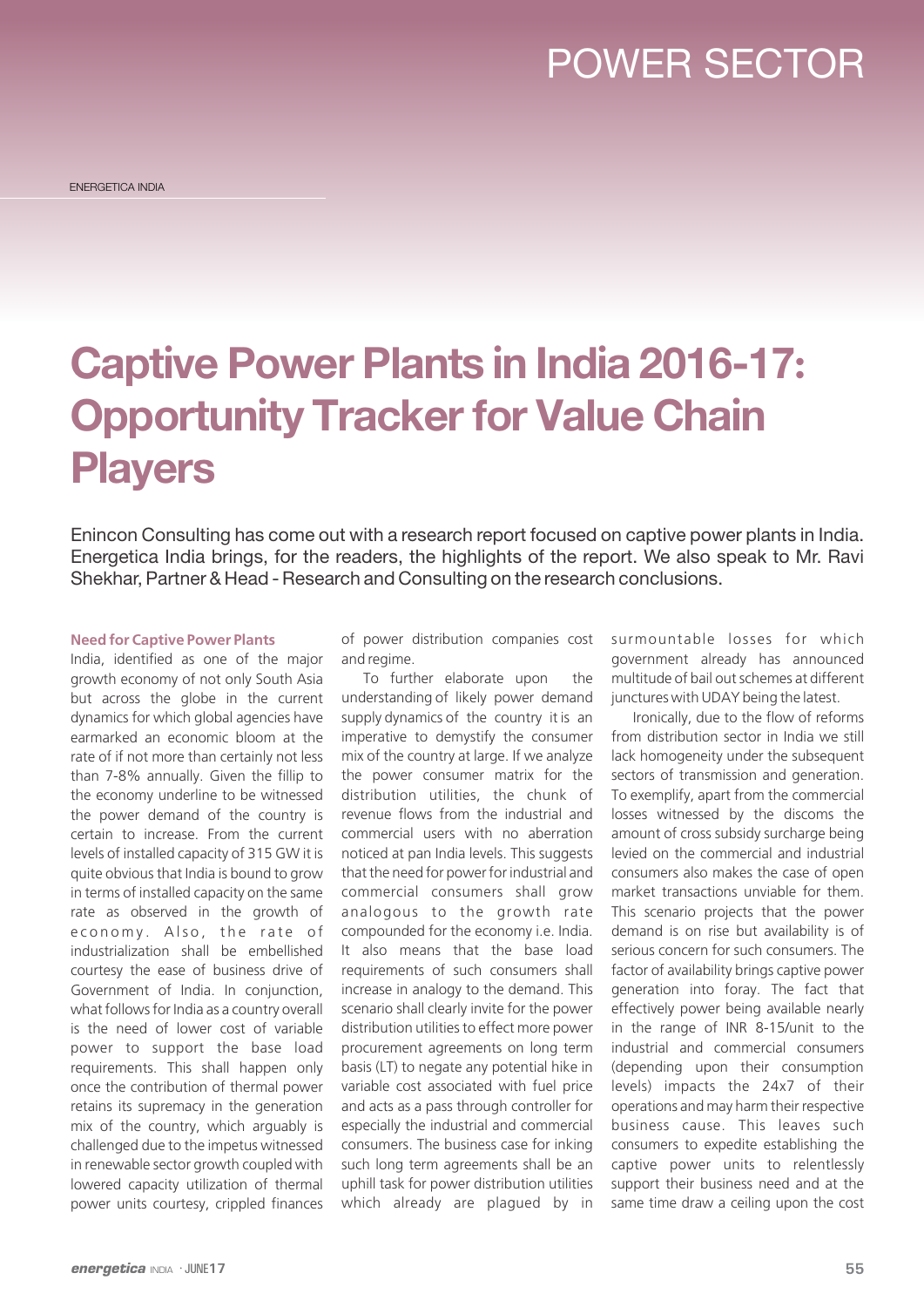### POWER SECTOR

incurred in terms of power sourcing coupled with giving them luxury of flexibility as well.

The report supports the gambit of all value chain players equally to scale the tune of opportunities involved in the business case of captive power generation in India. An in-depth primary and secondary research was carried out to unearth the tune of opportunities and project a path finding guide for the value chain players such as captive power plant developers, OEM manufacturers, equipment suppliers/vendors, EPC service providers, fuel suppliers, power traders and contractors etc.

#### **Key Findings of the Report**

Northern Region Snapshot of Cumulative Upcoming Captive Power Capacity in India:

The state of Rajasthan boasts the highest upcoming capacity of CPP units in the northern region followed by Uttar Pradesh and Punjab respectively. The other states do not have significant capacities.

With close to 78% capacities stacked in Rajasthan for which main and balance



of plant orders are to be placed state offers highest potential for equipment suppliers and vendors in the region.

Opportunity for Equipment Suppliers & Vendors in Northern Region States for Captive Power Segment:

The northern region states cumulatively hold a market size of close to USD 600 million for the equipment suppliers and vendors to the captive power plants. Of the total market size about 32% of the business case exists in Uttar Pradesh and Punjab.

### energetica SPEAKING TO...

to get some more details on the captive power plants in India.

### ENERGETICA INDIA: **What is the market size potential of captive power plants in India, as per your research?**

RAVI SHEKHAR: In the present case scenario, captive power plant segment in India has an upcoming market size potential of close to 7 GWs. The CPP business is witnessing a consistent northbound trend from almost a decade now, given the fact that tariff of power has been on steady rise coupled with the supply



reliability issues (which always is considered a driver for industries setting up of CPPs in India. Also, the case of fuel availability specifically of coal has improved considerably in the country thus felicitating better operations of the CPPs. Given the underutilization at the utility scale coal based thermal power plants the potential of CPPs arguably looks robust in the country as the power demand from industrial consumer is

### **Mr. Ravi Shekhar**

Partner & Head - Research and Consulting, Enincon Consulting  $I$ 

slated to rise on a consistent basis for coming years too.

### ENERGETICA INDIA: **Will we also see renewable energy technologies also as captive power plants?**

RAVI SHEKHAR: Yes, we can definitely see renewable energy technologies as a captive mode of power supply in India. However, the extent might not be that aggressive as of now. It is pertinent to